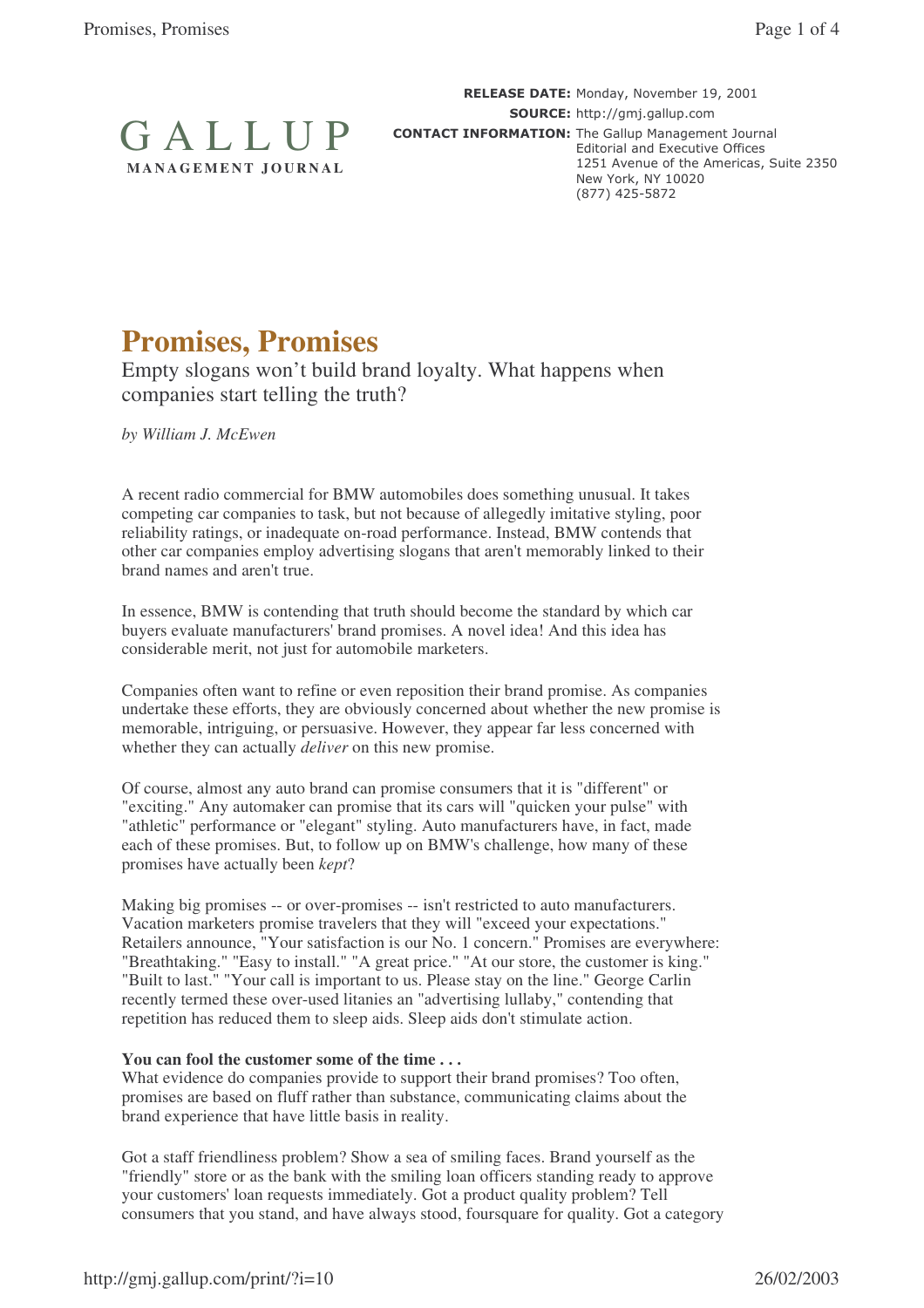problem? Simply redefine the category.

One such effort in category redefinition was critically appraised in one of Bob Garfield's columns in *Advertising Age* (July 30, 2001). KFC has embarked on a new ad campaign to help it distance itself from "fast food." In its advertising, KFC claims that its food is "hand prepared" and "slow cooked." Garfield's review, however, questions the wisdom of "pursuing an advertising strategy that will be instantly impeached by the consumer experience."

Why promise what you can't, or won't, deliver? Why make promises that will probably be inconsistent with the product experience? Why tell people that "this is not your father's Oldsmobile," if people still think it is?

Maybe because it is enticingly easy to do, and it seems like a simple solution to a difficult problem. Politicians call it "spin." Advertisers call it "puffery." Consumers, however, have a different word for it -- and theirs is the final word.

Why is over-promising so prevalent? Maybe it's simply contagious: "Everybody does it." It's just harmless puffery that imitates the competition. At its worst, however, it reflects less scrupulous marketers'belief that you can, indeed, "fool all of the people all the time." No one will be the wiser. Or will they?

# **. . . but you can't fool the customer all of the time**

David Ogilvy, who monitored movie-going audiences'attitudes toward films and performers with Dr. George Gallup before founding the advertising agency Ogilvy and Mather, challenged his agency's creative teams by pointing out the dangers in promises that can't or won't be kept. As Ogilvy stated it, "The consumer isn't a moron. She is your wife. You insult her intelligence if you assume that a mere slogan and a few vapid adjectives will persuade her to buy anything." This statement points out the importance of a well crafted and compelling advertising argument to attracting buyers. However, his message applies even more powerfully to companies that want to persuade consumers to buy anything *more than once*.

"Respect the customer." "Keep the promises you make." Wouldn't most marketers agree with these marketing mantras?

Recent customer data collected by The Gallup Organization suggest that many customers don't believe the promises made by advertisers -- including the promises made by some of the brands they use most. In a Gallup research and development survey of more than 3,100 customers, only a minority of current customers agreed that the brands they use keep the promises they make.

For example, only about a third (38%) of bank customers in the United States feel that their bank always keeps its promises. An even smaller number  $(31\%)$  of auto owners feel that their car's manufacturer always keeps the promises it makes. And only about one in five (22%) of past-year airline customers feel that the airline they fly most always keeps its promises.

There are also large differences between competing brands within each of these categories. For example, while only 20% of one auto manufacturer's customers feel their car company keeps its promises, almost half (44%) of one of its major competitors' customers feels that way.

If eight of 10 current car owners doubt their vehicle maker's word, making a compelling promise probably isn't this manufacturer's key problem. Rather, *keeping* that promise is what needs attention.

Airlines, in spite of the seeming similarity of their products and prices, also show a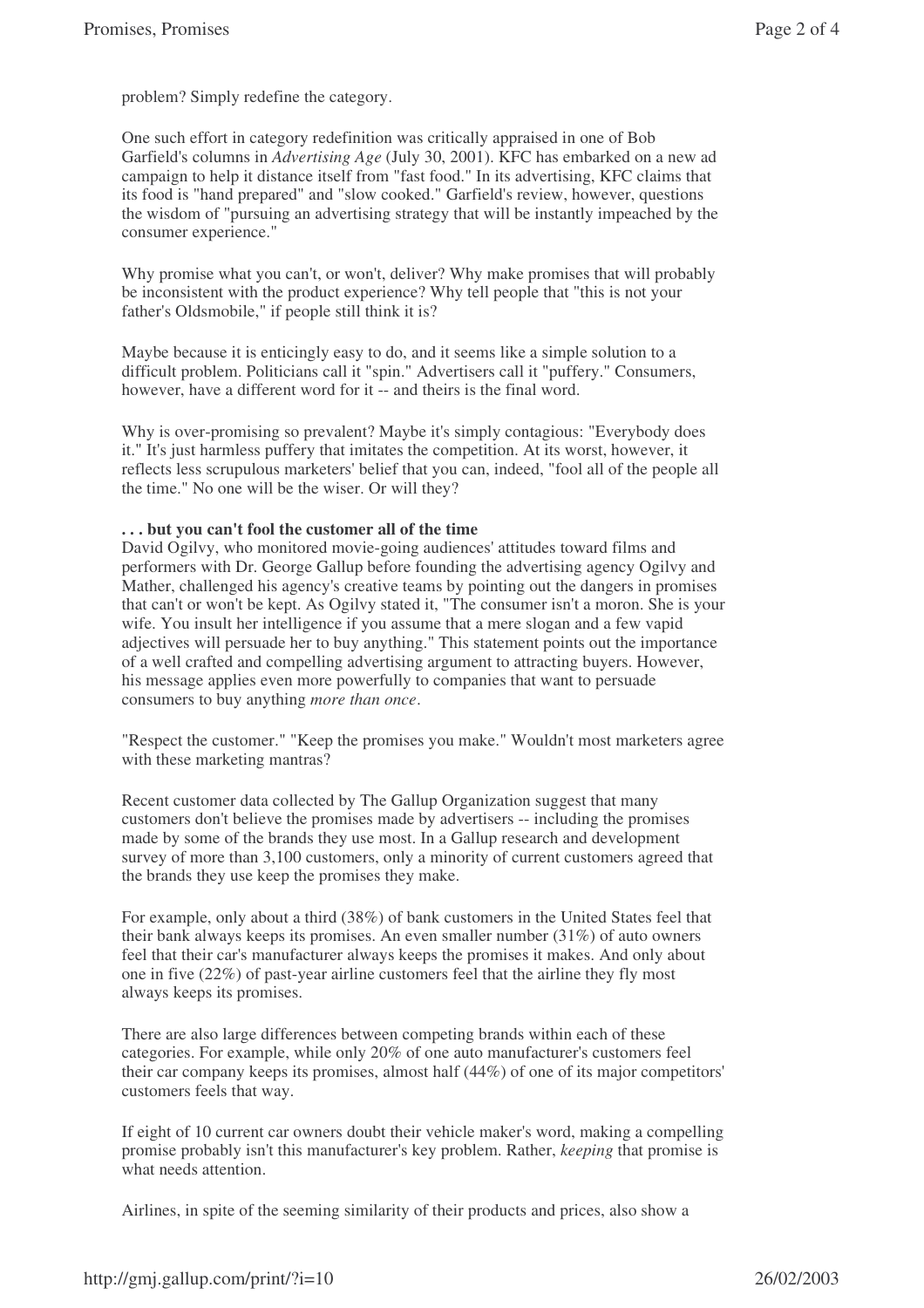surprisingly broad range in the extent to which their customers believe that they keep their promises. While over a third (37%) of one airline's fliers are firmly convinced that the airline they fly most always keeps its promises, a rather dismal 5% of another airline's customers feel that way about the carrier they rely on most. Is it time to change the promise? Or is it time to start *keeping* it?

### **Reaping what you sow**

What's the impact of an unkept promise? Gallup research has shown that if customers don't have a firm foundation of confidence and trust in a brand, customer loyalty erodes. In fact, across an array of brands in six different product categories, Gallup found that customer loyalty plummets an average of 29% if customers do not have a strong belief in the company's ability and commitment to keep its promises. Loyalty suffers when promises aren't kept.

In short: A marketer may well attract a new buyer with an intriguing -- or even outlandish -- promise. That marketer will not keep the customer coming back, however, unless the promise is kept. And it must be kept, not just once, but always.

There are important lessons here for every marketer who makes a promise to a customer. This is not simply a caution presented to those unscrupulous few companies that set out to deliberately cheat or mislead consumers. Rather, although some brands clearly outperform others, almost all brands have room for improvement when it comes to keeping the promises they make to their customers.

Those who know best -- customers -- are frequently unenthusiastic about the promisekeeping performance of the companies that provide the products and services they buy and use. And customers don't keep their doubts and disappointments secret. As any number of observers and analysts can attest, customers who feel that a company has reneged on its promises are likely to spread the word to neighbors, friends, and coworkers.

# **Keeping promises and keeping customers**

Some companies'failure to keep promises may be so pervasive that promise-keeping may well represent a competitive superiority to their competitors. Why? Because a skeptical consumer audience that is wary of the over-promises made by aggressive marketers could see a competitive advantage in a company that keeps its promises.

A recent advertisement from Amica Insurance illustrates the point. Amica attempts to separate itself from other insurance providers not by the range, scope, or pricing of its services, but by virtue of the fact that -- at least according to the company -- Amica keeps its promises. Amica states in its ad that its commitment may be "the most amazing thing in the world: a company that actually keeps its promises to you."

Is there a competitive advantage, as Amica claims, in keeping your promises -- and not merely in making them? Seemingly so, as companies pay a real price when their promises aren't kept. Promises not kept are not simply ignored, forgiven, or forgotten by customers. By jeopardizing the company's customer relationships, unkept promises also jeopardize the future health of the company.

So what should companies do?

Should marketers stop making promises? That's certainly not a solution, since a company's brand is nothing more and nothing less than the promise that it makes. No brand promise means no brand *differentiation*.

Should marketers focus instead on making easy-to-keep promises? Companies that stop making compelling promises will soon stop attracting customers.